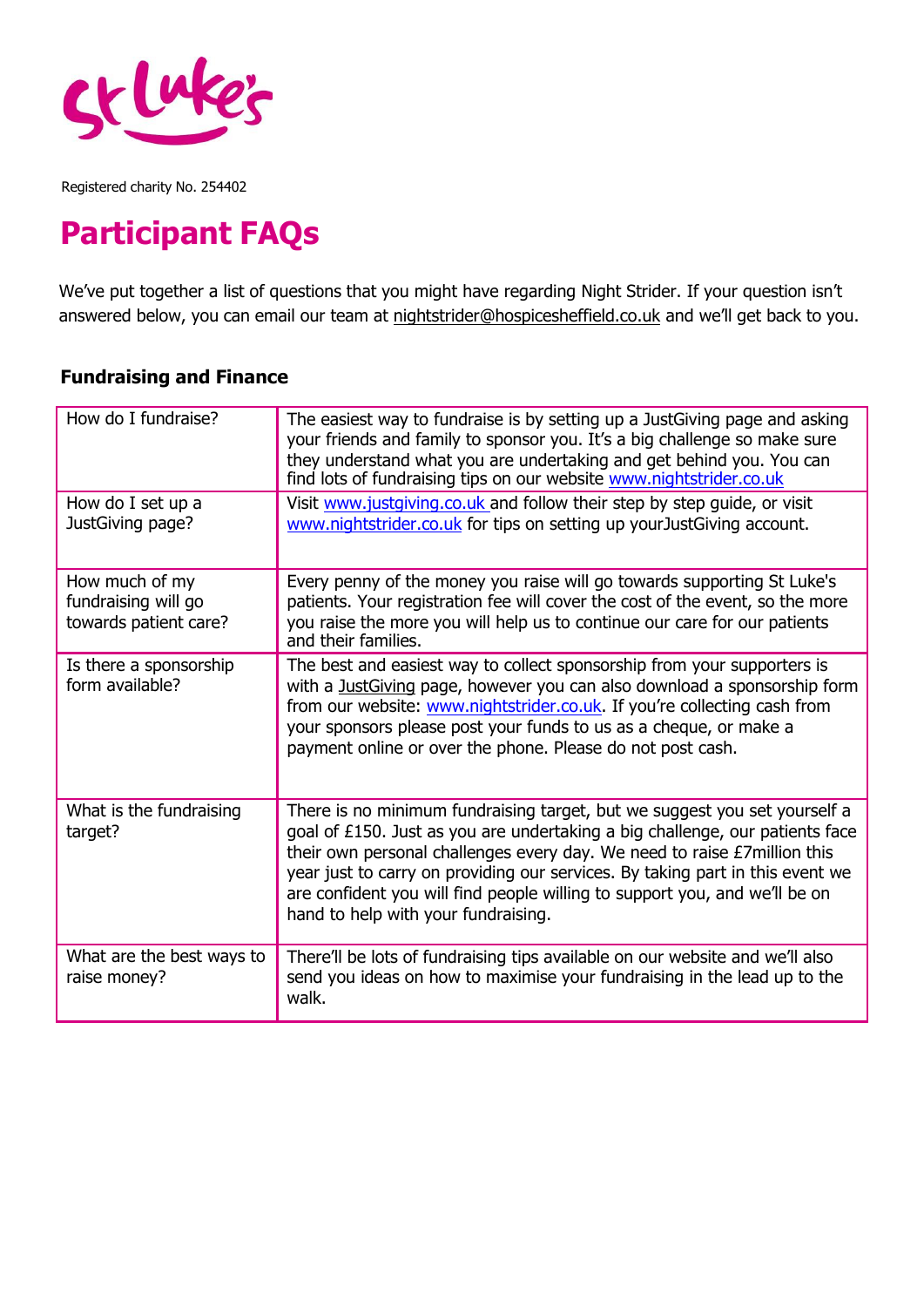

# **Participant FAQs**

#### **Registration**

| How can I register?                                    | Visit www.nightstrider.co.uk to register online or if you're unable to<br>access the internet or have trouble registering online, please call us on<br>0114 235 7590 and we can register you over the phone.                                                                                                                                                                                                                                                                                                                                                    |
|--------------------------------------------------------|-----------------------------------------------------------------------------------------------------------------------------------------------------------------------------------------------------------------------------------------------------------------------------------------------------------------------------------------------------------------------------------------------------------------------------------------------------------------------------------------------------------------------------------------------------------------|
| How can a register a team?                             | If you'd like to register a team you can do this online at<br>www.nightstrider.co.uk. However, first you'll need to pick a team name! If<br>you'd like to register a team of ten or more, please complete registration<br>for the first ten team members and then revisit the registration page to<br>add more to your team. Simply ensure that the team name is kept the<br>same for all members' registrations. Please call 0114 235 7590 if you<br>need assistance.                                                                                          |
| Is there a limit to group<br>size?                     | The bigger the better! The bigger the team, the more chance of a shout-<br>out on the night and the more vital funds you can raise for our care.                                                                                                                                                                                                                                                                                                                                                                                                                |
| What happens once I've<br>registered?                  | Firstly, you'll receive a confirmation email with more details about the<br>event. You'll also get a fundraising pack through the postfollowed by<br>further email updates from us, full of fundraising ideas, a<br>training plan and further event information.                                                                                                                                                                                                                                                                                                |
| When will I receive my<br>participant pack?            | A fundraising pack including your T-shirt, front and back signs and<br>event information will be sent to you closer to the event. If you register<br>after Friday 30 September, you will need to collect your pack on the<br>night from the main event area in the Peace Gardens.                                                                                                                                                                                                                                                                               |
| What's the latest date I can<br>register?              | The sooner you register the more time you'll have for training and<br>fundraising. Registration will close at Midnight on Sunday 1<br>October.                                                                                                                                                                                                                                                                                                                                                                                                                  |
| How much is registration<br>and what does it cover?    | It takes a lot to organise an incredible night time walking event. Your<br>registration fee enables us make the event as exciting as it can be; to<br>staff the event so that it runs smoothly; and to make sure it's as safe as<br>possible with stewards and first aid response.<br>Not only that, but you'll also receive: fundraising support and training tips<br>to help you in the run up to the night; refreshments around the route; a<br>2022 Night Strider T-shirt; walker numbers and back signs for messages;<br>along with a medal for finishing. |
|                                                        | Unfortunately, your registration fee alone won't help us keep St Luke's<br>running. That's where your fundraising comes in!                                                                                                                                                                                                                                                                                                                                                                                                                                     |
| What are the maximum and<br>minimum ages to take part? | There is no maximum age for participants, however, we must ask that<br>you ensure you are fit and healthy enough to complete the walk at any<br>age. Unfortunately, we cannot allow anyone under the age of 10 to<br>take part in the event, even with a parent. This is due to safety<br>restrictions and the time of the walk. Walkers between the age of 10<br>and 18 must walk with a parent or guardian.                                                                                                                                                   |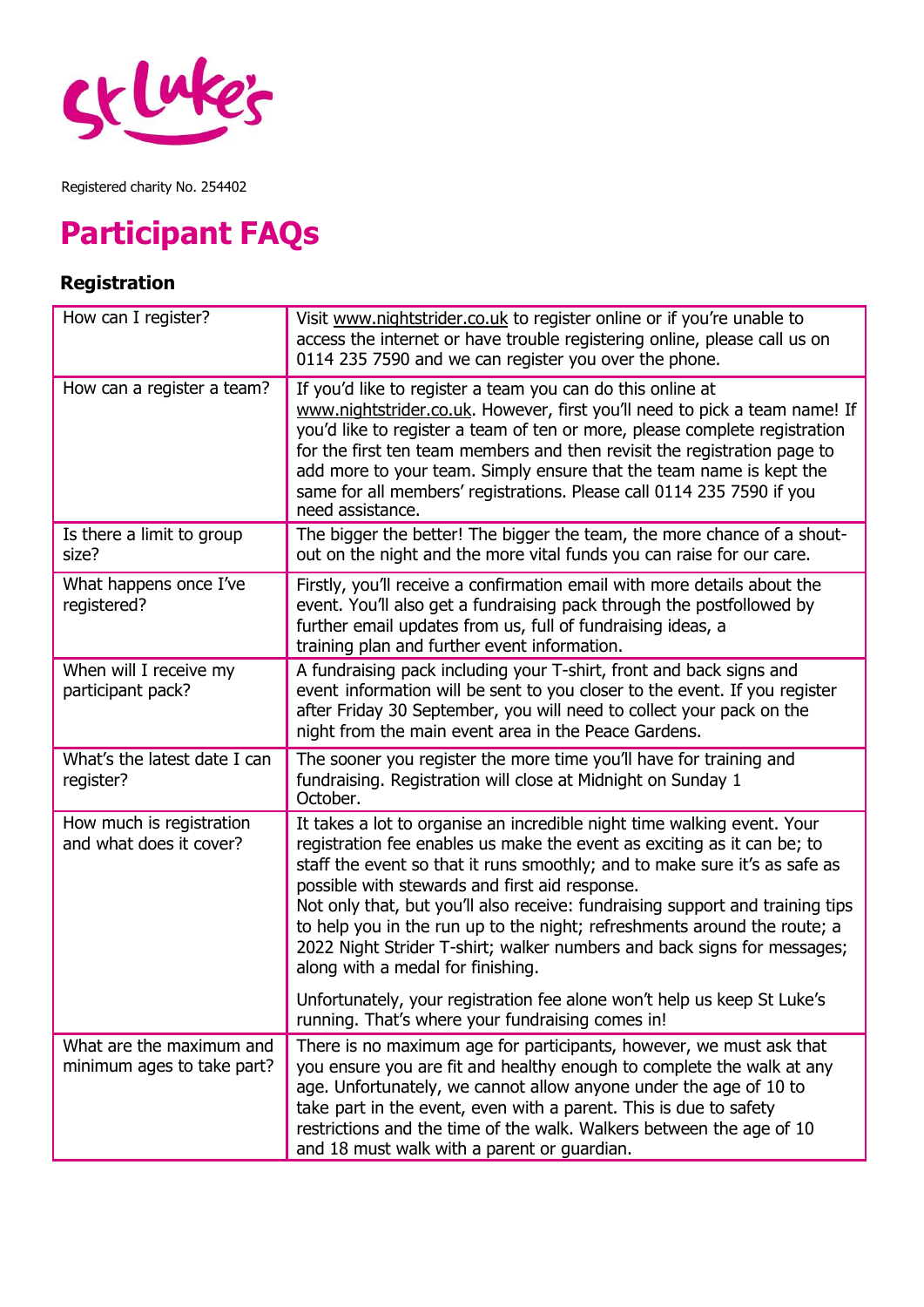

## **Participant FAQs**

### **On the night**

| Can I drink alcohol on the<br>route?                                                         | During this event participants will be restricted by Sheffield City Council's<br>Designated Public Place Orders, which restrict the consumption of alcohol<br>on public highways. We urge participants to put safety first and not risk<br>injury through intoxication.                                                                                                                                                                                                                                                                                                                                     |
|----------------------------------------------------------------------------------------------|-------------------------------------------------------------------------------------------------------------------------------------------------------------------------------------------------------------------------------------------------------------------------------------------------------------------------------------------------------------------------------------------------------------------------------------------------------------------------------------------------------------------------------------------------------------------------------------------------------------|
| Can spectators watch the<br>walk?                                                            | The start point of the race will be the Peace Gardens, families can see<br>you off from here. The event will be on an open route and spectators can<br>cheer participants from any location. Please be mindful that this is a<br>night-time event and demonstrate appropriate respect for all residents on<br>the route.                                                                                                                                                                                                                                                                                    |
| Can wheelchair users take<br>part in Night Strider?                                          | Wheelchair users are encouraged to take part in Night Strider, however<br>due to the nature of the route and distance we recommend bringing<br>someone along with you to provide assistance as necessary along the<br>route. We also recommend the 10k route, although there are no<br>restrictions! If you are a wheelchair user and would like to discuss the<br>event in more detail, please call 0114 235 7590.                                                                                                                                                                                         |
| Do I need a torch?                                                                           | The route will be well-lit throughout, but feel free to bring a torch, wear<br>bright colours, neon face paint, glow in the dark accessories and light up<br>the night! The brighter, the better!                                                                                                                                                                                                                                                                                                                                                                                                           |
| How fit do I need to be?                                                                     | It's not an easy challenge, but as long as you have a basic level of fitness<br>you should be able to complete the routes. We do recommend that you<br>spend some time training before the event. We'll be producing a training<br>plan to help you complete the route in faster times, or increase your<br>distance if you would like to go further. We have fully qualified First<br>Aiders to help you with any unforeseen difficulties, but if you have pre-<br>existing medical conditions or are worried about your fitness we strongly<br>recommend that you seek medical advice before registering. |
| How long will it take me?                                                                    | We estimate that 10k participants will take 2-3 hours and those taking<br>part in the half marathon 3-7 hours. The event will officially close down<br>at 2:30am but we anticipate you will be finished well before then.                                                                                                                                                                                                                                                                                                                                                                                   |
| How can I get there and<br>where can I park?                                                 | There are a number of secure car parks in easy walking distance of the<br>start and finish in the Peace Gardens. Make sure you plan in advance -<br>especially as you'll be travelling at night. Please be aware that not all car<br>parks are 24hr.                                                                                                                                                                                                                                                                                                                                                        |
| I'm walking in memory -<br>will I be able to display my<br>loved one's name on the<br>night? | With your fundraising pack you will receive a blank back sign for you<br>towrite your own personal message.                                                                                                                                                                                                                                                                                                                                                                                                                                                                                                 |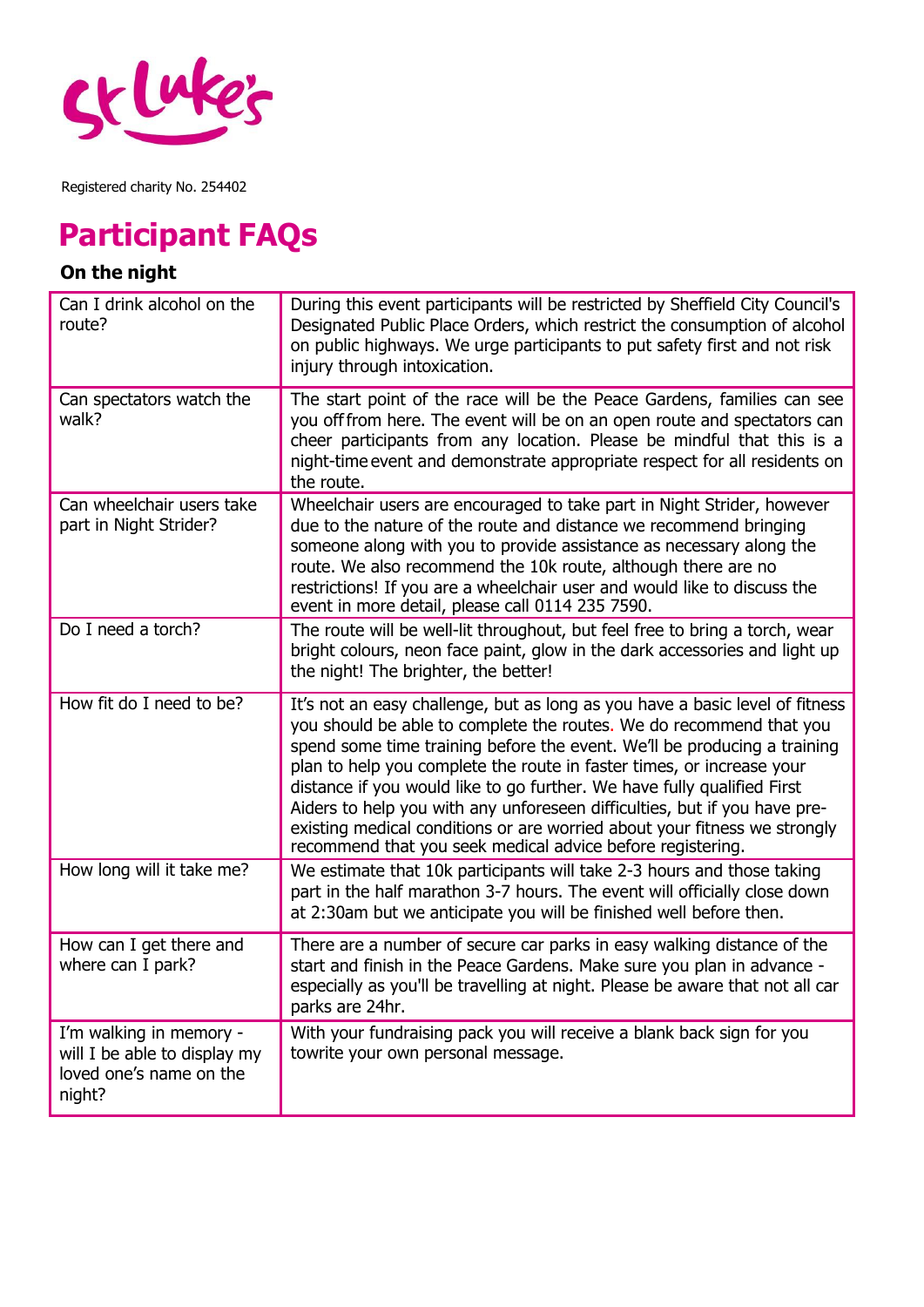

## **Participant FAQs**

### **On the night**

| Is it safe to be walking<br>through Sheffield on a<br>Saturday night? | Every opportunity has been taken in the planning of the route to make<br>every aspect as safe as possible. The route takes every precaution to<br>avoid areas where the public might be drinking alcohol and it remains in<br>well-lit areas of Sheffield throughout the walk. Stewards, Marshals and<br>First Aiders will be on hand throughout the event and the route will be<br>well signposted. Each participant will be provided with a route map<br>featuring an incident number to call during the event should you require<br>assistance. While every step has been taken to secure the safety of all<br>participants, by taking part in Night Strider you agree to do so at your<br>own risk. |
|-----------------------------------------------------------------------|---------------------------------------------------------------------------------------------------------------------------------------------------------------------------------------------------------------------------------------------------------------------------------------------------------------------------------------------------------------------------------------------------------------------------------------------------------------------------------------------------------------------------------------------------------------------------------------------------------------------------------------------------------------------------------------------------------|
| What is the route for the<br>10k/half marathon?                       | Both the 10k and half marathon routes will set off with an incredible,<br>family friendly, fun atmosphere in the Peace Gardens with<br>entertainment, music and a warm up to get ourselves ready to Stride<br>out. The atmosphere will be incredible. To see the full 10k and half<br>marathon routes, visit www.nightstrider.co.uk                                                                                                                                                                                                                                                                                                                                                                     |